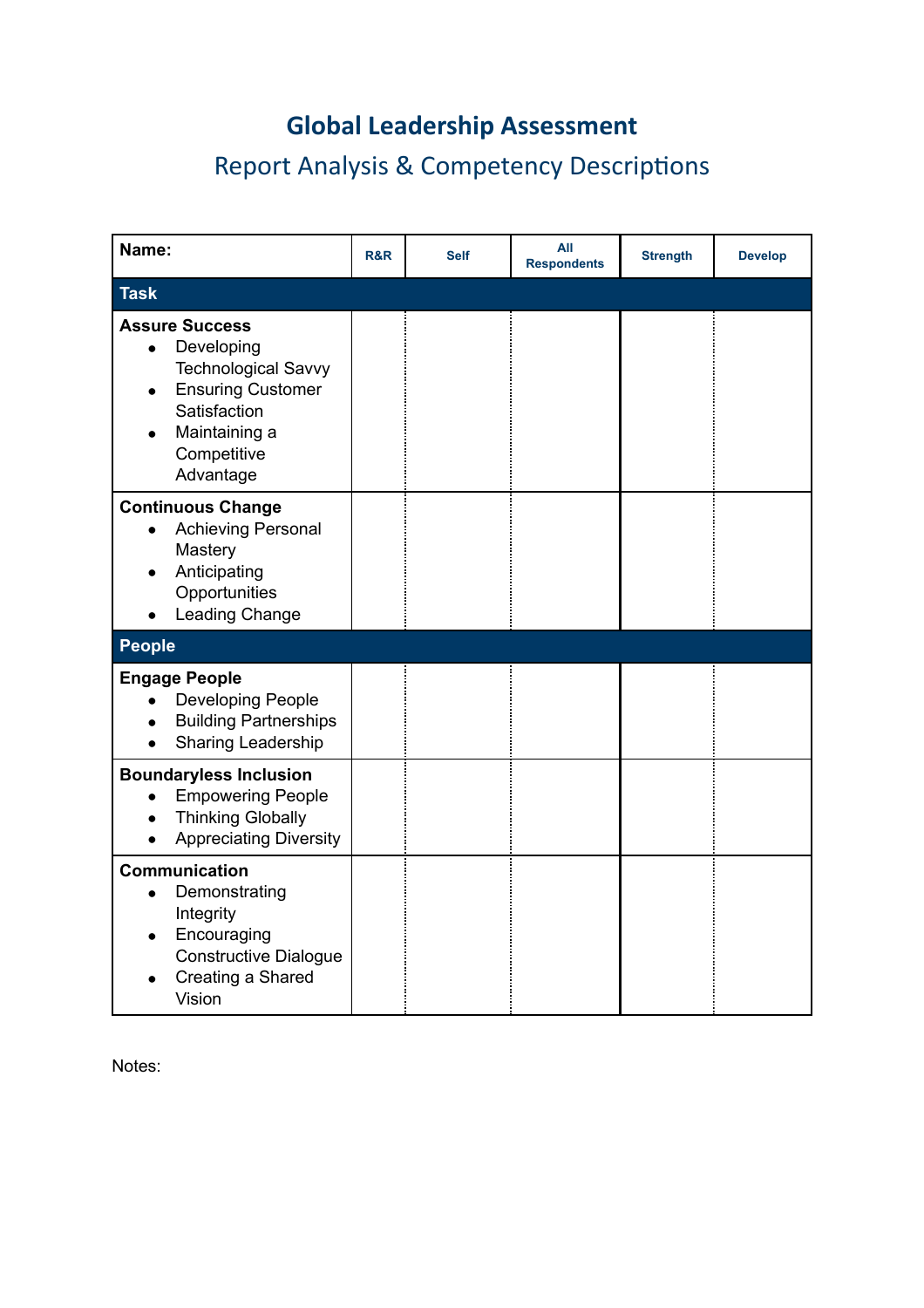#### **Assure Success**

| <b>Competency</b>                                              | <b>Description</b>                                                                                                                                                                                                                                                                                                                   | <b>Survey Items</b>                                                                                                                                                                                                                                                                                                                                                                                                              |
|----------------------------------------------------------------|--------------------------------------------------------------------------------------------------------------------------------------------------------------------------------------------------------------------------------------------------------------------------------------------------------------------------------------|----------------------------------------------------------------------------------------------------------------------------------------------------------------------------------------------------------------------------------------------------------------------------------------------------------------------------------------------------------------------------------------------------------------------------------|
| <b>Developing</b><br><b>Technological</b><br><b>Savvy</b>      | Understanding how the application<br>of technology will increase people<br>productivity and business<br>effectiveness to succeed in<br>tomorrow's world                                                                                                                                                                              | Strives to acquire the<br>$\bullet$<br>technological knowledge needed<br>to succeed in tomorrow's world<br>Successfully recruits people with<br>$\bullet$<br>needed technological expertise<br>Effectively manages the use of<br>$\bullet$<br>technology to increase productivity                                                                                                                                                |
| <b>Ensuring</b><br><b>Customer</b><br><b>Satisfaction</b>      | Ensuring collaboration among<br>functions/teams to deliver quality<br>services/products and inspires<br>people to continuously achieve<br>higher levels of customers<br>satisfaction                                                                                                                                                 | Inspires people to achieve high<br>$\bullet$<br>levels of customer satisfaction<br>Views business processes from<br>$\bullet$<br>the ultimate customer perspective<br>(has an "end-to-end" perspective)<br>Regularly solicits input from<br>$\bullet$<br>customers<br>Consistently delivers on<br>$\bullet$<br>commitments to customers<br>Understands the competitive<br>$\bullet$<br>options available to his/her<br>customers |
| <b>Maintaining a</b><br><b>Competitive</b><br><b>Advantage</b> | Effectively lead the continuous<br>improvement of:<br>Producing better results faster<br>$\bullet$<br>Mobilizing intellectual capital in<br>$\bullet$<br>the organization<br>Eliminating waste and<br>$\bullet$<br>unnecessary cost<br>Delivery of products and<br>$\bullet$<br>services<br>Achieving long-term<br>shareholder value | Communicate a positive, can-do<br>$\bullet$<br>sense of urgency toward getting<br>the job done<br>Hold people accountable for their<br>$\bullet$<br>results<br>Successfully eliminate waste and<br>$\bullet$<br>unneeded cost<br>Provide products / services that<br>$\bullet$<br>help the company have a clear<br>competitive advantage<br>Achieve results that lead to long-<br>term shareholder value                         |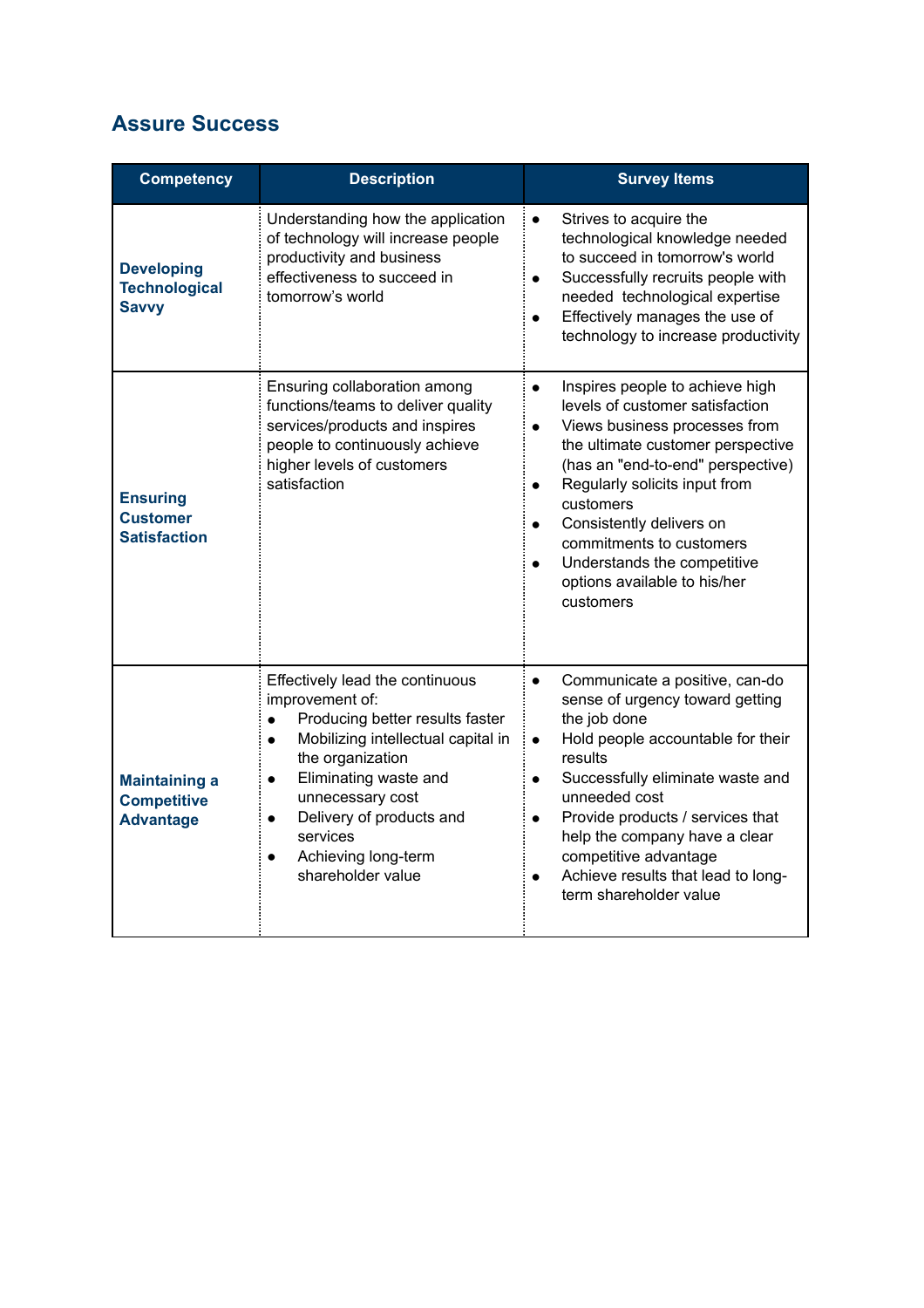### **Continuous Change**

| <b>Competency</b>                           | <b>Description</b>                                                                                                                                                                                                                                                              | <b>Survey Items</b>                                                                                                                                                                                                                                                                                                                                          |
|---------------------------------------------|---------------------------------------------------------------------------------------------------------------------------------------------------------------------------------------------------------------------------------------------------------------------------------|--------------------------------------------------------------------------------------------------------------------------------------------------------------------------------------------------------------------------------------------------------------------------------------------------------------------------------------------------------------|
| <b>Achieving</b><br><b>Personal Mastery</b> | Leaders are improving their<br>leadership effectiveness "inside out"<br>through:<br>Heightened self-awareness<br>$\bullet$<br>around behaviors, motivators,<br>personal preferences, etc.<br>Management of his/her emotions<br>and behaviors<br>Filling in gaps in competencies | Deeply understand their own<br>$\bullet$<br>strengths and weaknesses<br>Invest in ongoing personal<br>$\bullet$<br>development<br>Involve people who have<br>$\bullet$<br>strengths that he/she does not<br>possess<br>Demonstrate effective emotional<br>$\bullet$<br>responses in a variety of<br>situations<br>Demonstrate self-confidence as<br>a leader |
| <b>Anticipating</b><br><b>Opportunities</b> | Investigating future trends<br>$\bullet$<br>Anticipating future opportunities<br>$\bullet$<br>Looking to the future<br>$\bullet$<br>Develop ideas to meet needs of<br>new environments                                                                                          | Invest in learning about future<br>$\bullet$<br>trends<br>Effectively anticipate future<br>$\bullet$<br>opportunities<br>Inspire people to focus on future<br>$\bullet$<br>opportunities (not just present<br>objectives)<br>Develop ideas to meet the<br>needs of the new environment                                                                       |
| <b>Leading Change</b>                       | Change is an opportunity<br>$\bullet$<br>Leadership versus management:<br>$\bullet$<br>challenging the status quo<br>Flexibility<br>$\bullet$<br>Encouraging creativity<br>$\bullet$<br>Translating ideas into results                                                          | See change as an opportunity,<br>$\bullet$<br>not a problem<br>Challenge the system when<br>$\bullet$<br>change is needed<br>Thrive in ambiguous situations<br>$\bullet$<br>(demonstrate flexibility when<br>needed)<br>Encourage creativity and<br>$\bullet$<br>innovation in others<br>Effectively translate creative<br>ideas into business results       |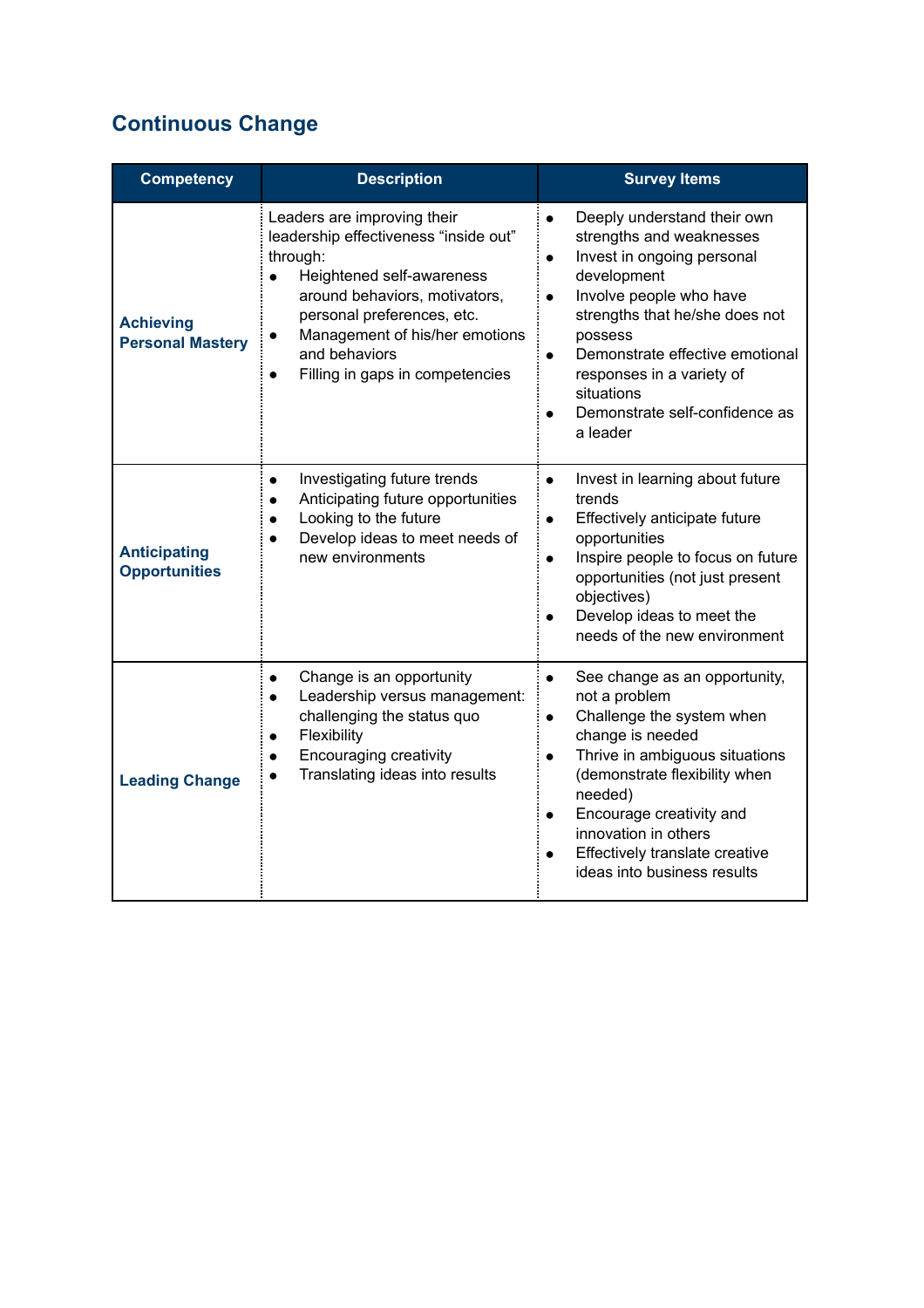### **Engage People**

| <b>Competency</b>                      | <b>Description</b>                                                                                                                                                                                                                                                                                                                                                                                                                                                                                                                                                                                                                           | <b>Survey Items</b>                                                                                                                                                                                                                                                                                                                                                                                                 |
|----------------------------------------|----------------------------------------------------------------------------------------------------------------------------------------------------------------------------------------------------------------------------------------------------------------------------------------------------------------------------------------------------------------------------------------------------------------------------------------------------------------------------------------------------------------------------------------------------------------------------------------------------------------------------------------------|---------------------------------------------------------------------------------------------------------------------------------------------------------------------------------------------------------------------------------------------------------------------------------------------------------------------------------------------------------------------------------------------------------------------|
| <b>Developing</b><br><b>People</b>     | Engage high-impact performers<br>through:<br>Training and coaching (feedback/<br>Feedforward)<br>Showing respect and dignity<br>Rewarding and recognizing<br>achievements<br>Creating a thriving environment                                                                                                                                                                                                                                                                                                                                                                                                                                 | Consistently treat people with<br>respect and dignity<br>Ask people what they need to do<br>their work better<br>Ensure that people receive the<br>training they need to succeed<br>Provide effective coaching<br>Provide developmental feedback in<br>a timely manner<br>Provide effective recognition for<br>others' achievements                                                                                 |
| <b>Building</b><br><b>Partnerships</b> | <b>Building trust</b><br>Proactively focuses on a positive<br>agenda<br>Forging partnerships and<br>alliances across the organization<br>Creating networks outside the<br>organization                                                                                                                                                                                                                                                                                                                                                                                                                                                       | Treat co-workers as partners, not<br>$\bullet$<br>competitors<br>Unite his/her organization into an<br>$\bullet$<br>effective team<br>Build effective partnerships across<br>$\bullet$<br>the company<br>Discourage destructive comments<br>$\bullet$<br>about other people or groups<br>Build effective alliances with other<br>organizations<br>Create a network of relationships<br>that help to get things done |
| <b>Sharing</b><br>Leadership           | Flattening organizations with matrix<br>structures, partnership alliances and<br>business process outsourcing result in<br>wide & deep dispersion of expertise,<br>power, authority and decisions in the<br>organization laterally and vertically.<br>Building a team of leaders through:<br>Creating a broader base of senior<br>management experience, expert<br>knowledge and complementary<br>strengths<br>Knowing his/her limitations and<br>defer to their talents/experts<br>Collaboration focused on trust<br>building to deliver on a common<br>agenda vision<br>Moving away from "one right way"<br>to "the best way at this time" | Willingly share leadership with<br>$\bullet$<br>business partners<br>Defer to others when they have<br>$\bullet$<br>more expertise<br>Strive to arrive at an outcome with<br>others (vs. for others)<br>Create an environment where<br>people focus on the larger good<br>(avoid suboptimization or "turfism")                                                                                                      |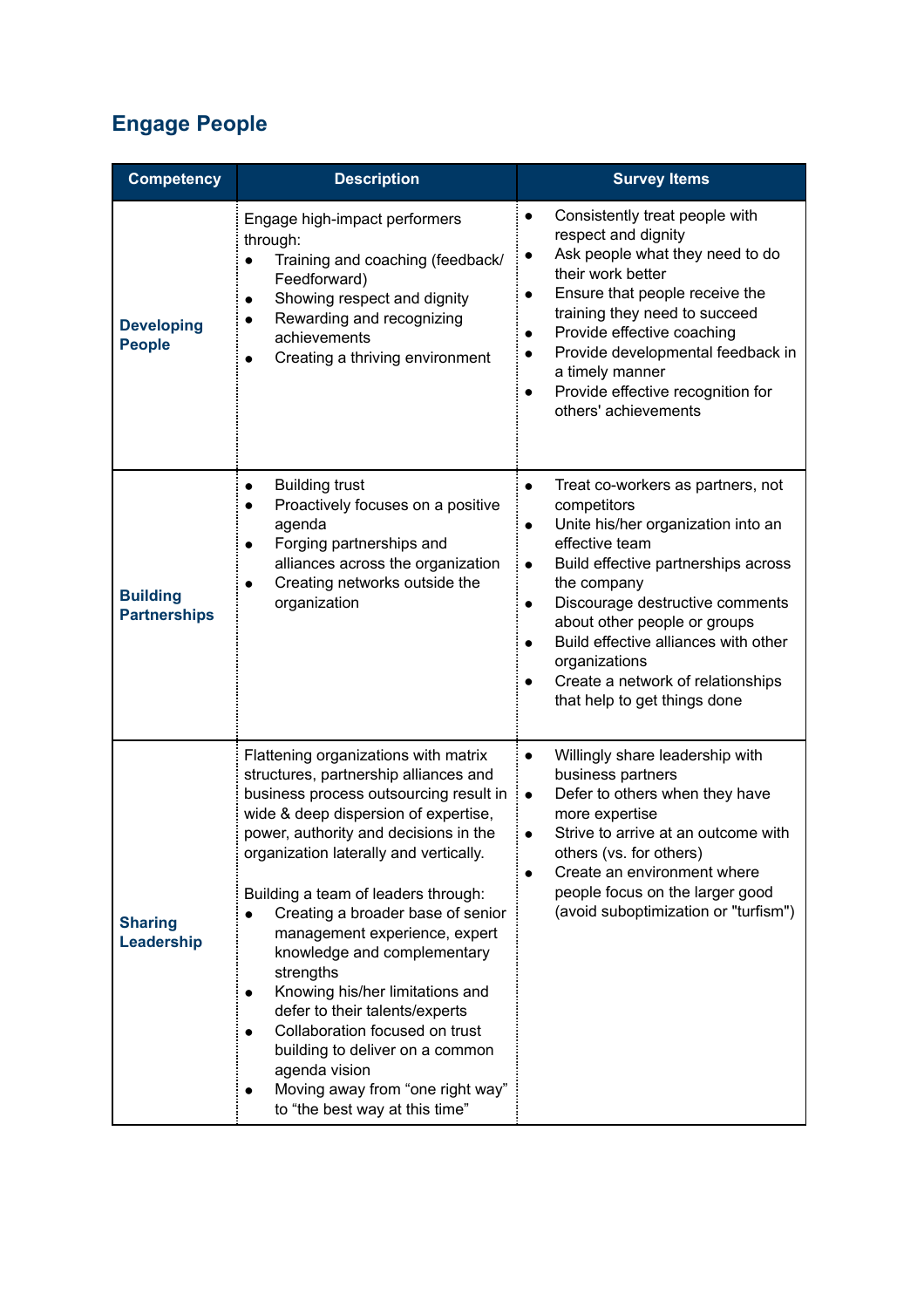## **Boundaryless Inclusion**

| <b>Competency</b>                       | <b>Description</b>                                                                                                                                                                                                                                                                                                                                                       | <b>Survey Items</b>                                                                                                                                                                                                                                                                                                                                                                                                                                                                                                                                                 |
|-----------------------------------------|--------------------------------------------------------------------------------------------------------------------------------------------------------------------------------------------------------------------------------------------------------------------------------------------------------------------------------------------------------------------------|---------------------------------------------------------------------------------------------------------------------------------------------------------------------------------------------------------------------------------------------------------------------------------------------------------------------------------------------------------------------------------------------------------------------------------------------------------------------------------------------------------------------------------------------------------------------|
| <b>Empowering</b><br><b>People</b>      | Build confidence through training<br>$\bullet$<br>on functional skills<br>Take calculated risks by providing<br>$\bullet$<br>opportunities for application and<br>growth<br>Give freedom by letting go of the<br>$\bullet$<br>process step by step to give people<br>space to be empowered<br>Create trust through encouraging<br>achievement using a trusted<br>process | Build people's confidence<br>$\bullet$<br>Take risks in letting others make<br>$\bullet$<br>decisions<br>Give people the freedom they need<br>$\bullet$<br>to do their job well<br>Trust people enough to let go<br>$\bullet$<br>(avoids micromanagement)                                                                                                                                                                                                                                                                                                           |
| <b>Thinking</b><br><b>Globally</b>      | Technology advancement has created a<br>borderless interconnected global<br>environment. Leading to:<br>Higher standards in customer<br>$\bullet$<br>service, innovation, etc.<br>Alliances between governments,<br>$\bullet$<br>industries and organizations<br>Having a global perspective with<br>multicultural experience in different<br>businesses                 | Recognize the impact of<br>$\bullet$<br>globalization on the business<br>Demonstrate the adaptability<br>required to succeed in a global<br>environment<br>Strive to gain the variety of<br>$\bullet$<br>experiences needed to conduct<br>global business<br>Make decisions that incorporate<br>$\bullet$<br>global considerations<br>Help others understand the impact<br>$\bullet$<br>of globalization                                                                                                                                                            |
| <b>Appreciating</b><br><b>Diversity</b> | Be interested to understand, be<br>comfortable with and appreciate<br>the differences as a result of<br>culture, religion, gender,<br>personality, educational<br>background, age/generation and<br>thinking styles<br>Leverage differences to gain new<br>perspectives<br>Learn to differentiate in motivating<br>people                                                | Embrace the value of diversity in<br>$\bullet$<br>people (including culture, ethnicity,<br>gender, generational, personality<br>and thinking styles)<br>Effectively motivate people from<br>$\bullet$<br>different cultures, ethnicities,<br>genders, generations, personalities<br>and thinking styles<br>Recognize the value of diverse<br>$\bullet$<br>views and opinions<br>Help others appreciate the value of<br>$\bullet$<br>diversity<br>Actively expand his/her knowledge<br>$\bullet$<br>of other cultures (through<br>interactions, study, travel, etc.) |